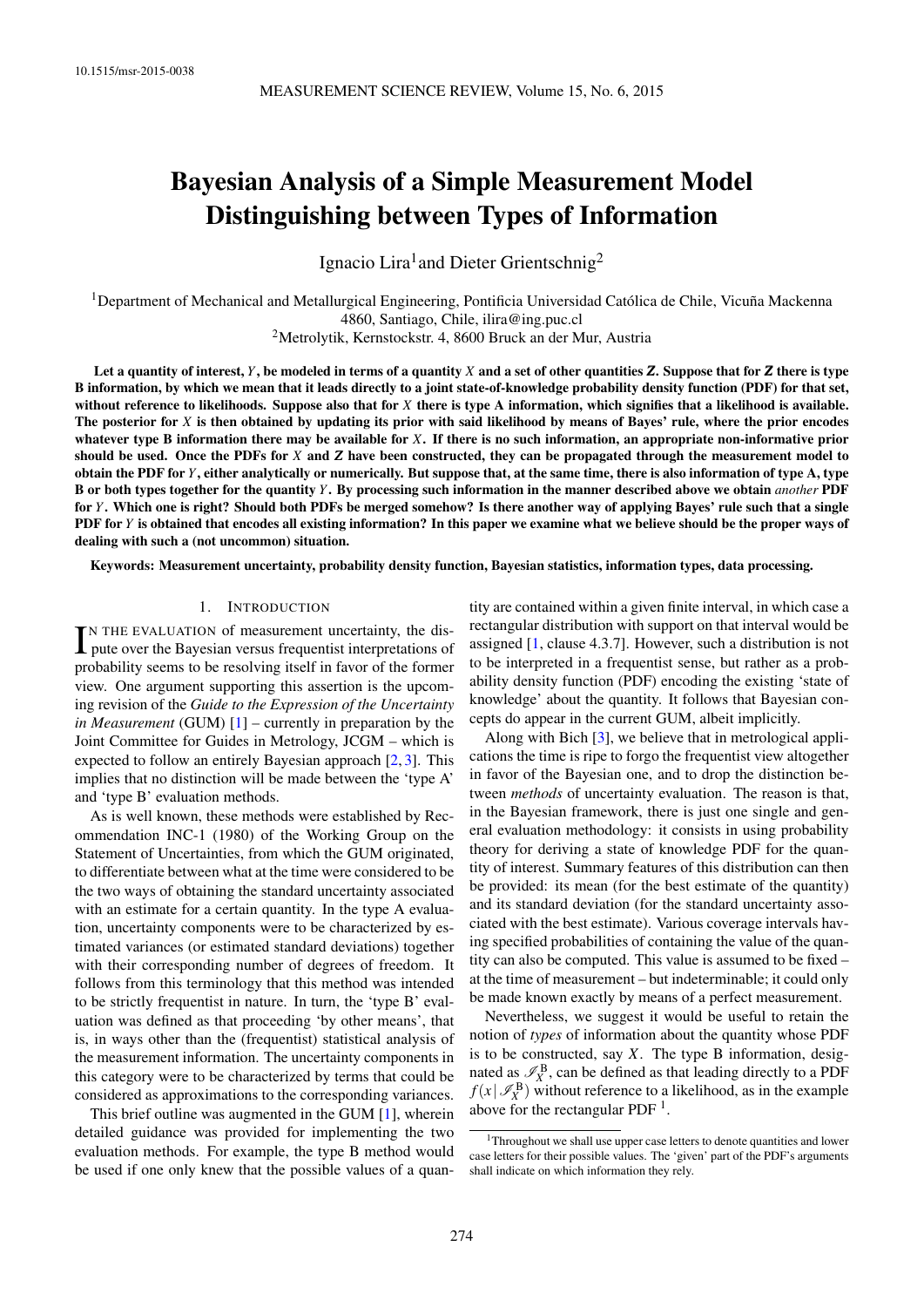To obtain a PDF based on type A information about *X*, application of the well-known Bayes rule is required. We define this type of information, denoted by  $\mathscr{I}_{X}^{A}$ , as that imparted by direct observations, which are typically regarded as being independent draws from an appropriate sampling distribution of which *X* and other quantities  $P_X$  are parameters. It is assumed that this information is sufficient for setting up a likelihood  $\ell(x, \mathbf{p}_X; \mathscr{I}_X^{\mathbf{A}})$ , where  $\mathbf{p}_X$  is the set of variables for the possible values of the parameters  $P_X$  (see [\(22\)](#page-4-0) in section [3](#page-4-1) for an example.). Once the likelihood has been established, it is used to update the prior for the parameters *X* and  $P_X$ . This prior encodes any other relevant information  $\mathscr I$  about them, if there is any, otherwise a non-informative prior needs to be chosen. The result is the posterior PDF for these parameters, out of which the PDF  $f(x | \mathcal{I}_X^{\mathbf{A}}, \mathcal{I})$  would be obtained by marginalization (see below for further details).

Note that this procedure does not involve the notion of degrees of freedom, is not frequentist, and differs markedly from the type A evaluation as outlined in the GUM. Note also that it does not imply unique results in all situations. In particular, since non-informative priors may be established by different rules, minor variations of results may be expected, see e.g. [\[4,](#page-9-3) [5\]](#page-9-4). Hence, despite the statement above that 'just one single and general evaluation methodology' exists, slightly differing results may nonetheless ensue.

In metrology, however, a quantity of interest not directly accessible by measurement is usually modeled as a function of one or more input quantities, about which information of one or both types should be available. Two ways of processing that information are then possible. The first is the socalled GUM uncertainty framework, which consists in applying the 'law of propagation of standard uncertainties' associated with the best estimates of the input quantities, to obtain the standard uncertainty associated with the best estimate of the measurand. Naturally, the best estimates and the standard uncertainties of the input quantities should be the means and standard deviations of the corresponding PDFs, obtained as described above. Alternatively, the PDFs for the input quantities may be 'propagated' through the measurement model in order to obtain the PDF for the output quantity. This second option is preferable, because the resulting PDF fully utilizes all information at hand.

An example is the model  $Y = X/Z$ , where *Y* is the length of a gauge block at a reference temperature, *X* is its length at the calibration temperature, and *Z* is a thermal correction factor [\[6,](#page-9-5) [7\]](#page-9-6). If the measurand is *Y*, some information on both *X* and *Z* is needed. That on the former might be of type *A*, as acquired with an interferometer, say, while knowledge about the latter might be taken from the scientific literature and be of type B. The analysis would yield PDF  $f(y | \mathcal{M}, \mathcal{I}_X^{\mathbf{A}}, \mathcal{I}_Z^{\mathbf{B}})$ for *Y*, where the letter  $M$  symbolizes that the model is also included in the information that has been utilized. However, suppose that at the same time there were type B information for *Y*, as taken from a previous calibration certificate of the gauge block. This information would lead directly to PDF

<span id="page-1-1"></span>

| Scenario       | Quantity |       |  |
|----------------|----------|-------|--|
|                | X        | Y     |  |
| 1              | A        | N     |  |
| $\overline{c}$ | B        | N     |  |
| 3              | A & B    | N     |  |
| $\overline{4}$ | N        | A     |  |
| 5              | A        | A     |  |
| 6              | B        | A     |  |
| 7              | A & B    | A     |  |
| 8              | N        | B     |  |
| 9              | A        | B     |  |
| 10             | B        | B     |  |
| 11             | A & B    | B     |  |
| 12             | N        | Α&Β   |  |
| 13             | A        | Α&Β   |  |
| 14             | B        | Α&Β   |  |
| 15             | A & B    | A & B |  |

Table 1: Combinations of type A, type B and no information (N) for the quantities *X* and *Y* to be considered in the model  $Y = F(X, Z)$ . In all scenarios type B information about *Z* is assumed to have already been encoded by a given PDF.

 $f(y | \mathscr{I}_Y^{\mathbf{B}})$ , with no reference to the model at all. How should  $Y(Y | \mathscr{I}_Y)$ , which is defined to the model at all. Trow should a PDF  $f(y | \mathscr{M}, \mathscr{I}_X^A, \mathscr{I}_Y^B, \mathscr{I}_Z^B)$  based on the model and on all three pieces of information be obtained? Would the method for so doing depend on the type of information at hand for the three quantities? Would such a PDF have a smaller or larger standard uncertainty than the two previous ones?

So far, the documents produced by the JCGM have been silent about such questions, although they are obviously relevant to practical problems in metrology. A general method to produce a PDF based on information of both types in a simple measurement model will be proposed in section [2](#page-1-0) below. Section [3](#page-4-1) presents a short discussion on the non-informative priors to be used in the case of Gaussian likelihoods. An example for illustrating the method is given in section [4](#page-4-2) and conclusions are drawn in section [5.](#page-8-0)

#### 2. ANALYSIS

<span id="page-1-0"></span>We shall consider a measurement model of the type

<span id="page-1-2"></span>
$$
Y = F(X, Z), \tag{1}
$$

where *Y* is the measurand. We shall analyze scenarios where for both *X* and *Y* there may be information of type A, type B, both types together or no information at all, whereas for *Z* we shall consider type B information only, see table [1.](#page-1-1)

It will be assumed that, by itself, acquisition of knowledge about any one of these quantities will not provide new knowledge about the other quantities *before considering the model*. For example, in scenario 9, information pieces  $\mathcal{I}_X^A$  and  $\mathcal{I}_Y^B$ lead to independent PDFs  $f(x | \mathcal{I}_X^{\mathbf{A}})$  and  $f(y | \mathcal{I}_Y^{\mathbf{B}})$ . However,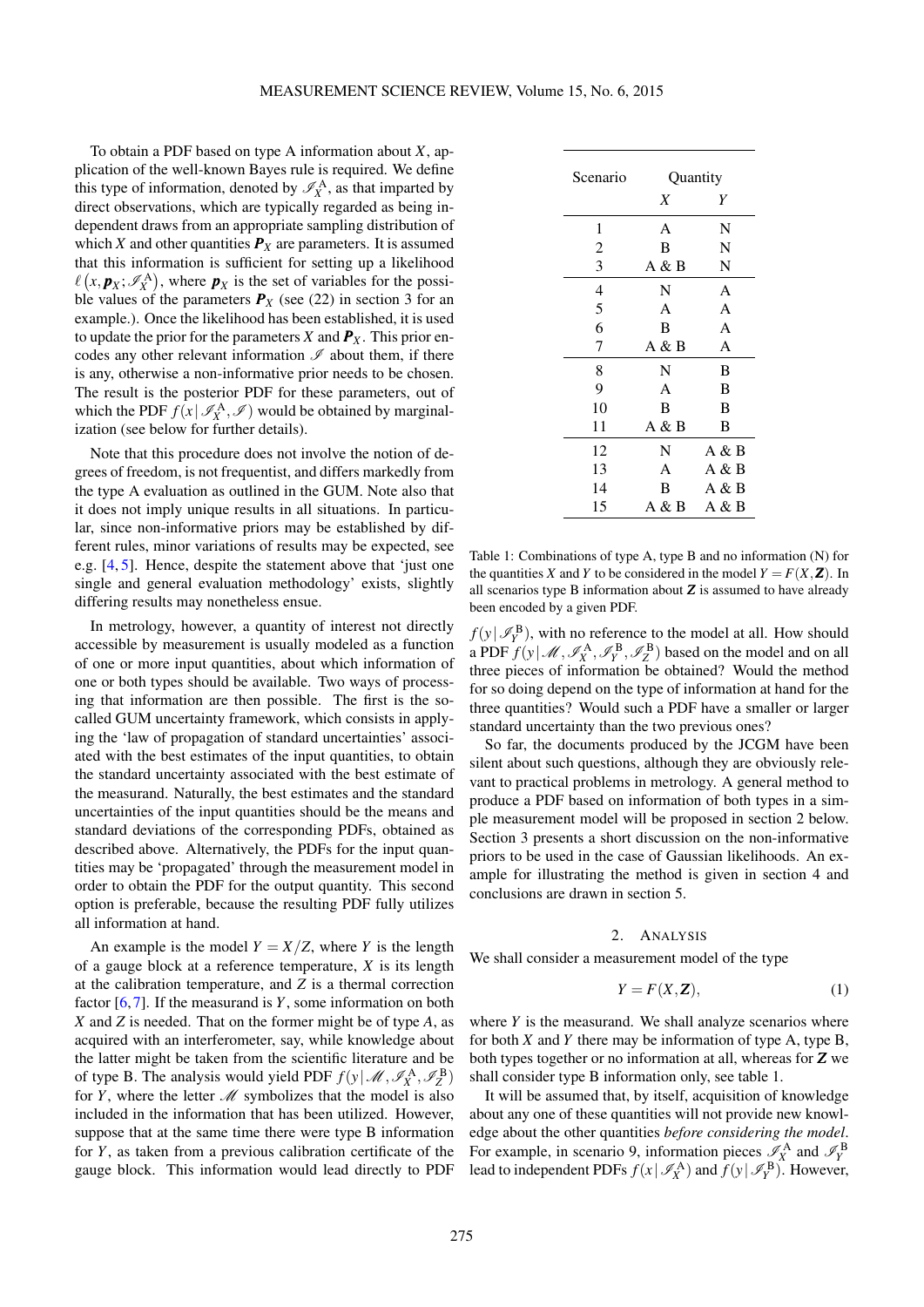by action of the model in conjunction with the information on *Z*, information  $\mathcal{I}_X^{\mathbf{A}}$  gives rise to a joint PDF for  $\{Y, \mathbf{Z}\}$ , while information  $\mathcal{I}_Y^{\text{B}}$  produces a joint PDF for  $\{X, Z\}$ . From these PDFs the marginals  $f(y | \mathcal{M}, \mathcal{I}_X^{\mathbf{A}})$  and  $f(x | \mathcal{M}, \mathcal{I}_Y^{\mathbf{B}})$  can be obtained. In other words, the model plus information on *X* results in information on *Y* and vice versa.

For completeness, all scenarios in table [1](#page-1-1) will be studied. The analysis of those for which there is no information about *X* or *Y* (i.e. scenarios  $1 - 4$ , 8, and 12) is straightforward. Notwithstanding, we shall begin with them because they are the basis of the rest of the scenarios.

#### 2.1. Scenarios 1, 2 and 3: No information about *Y*

The case in which there is information about the input quantities *X* and *Z* but none about the measurand *Y* presents no difficulties. Consider first information of type B only about *X*, which leads to PDF  $f(x | \mathcal{I}_X^{\mathbf{B}})$ . To obtain the PDF for *Y*, we shall assume that for given *Z* the relation between *X* and *Y* is one-to-one, at least within the domains of interest, so model [\(1\)](#page-1-2) can be written equivalently as  $X = G(Y, Z)$ . Thus, changing variables yields

<span id="page-2-5"></span>
$$
f(y, z | \mathcal{M}, \mathcal{I}_X^{\mathbf{B}}) = \left| \frac{\partial G}{\partial y} \right| f(G | \mathcal{I}_X^{\mathbf{B}}) f(z), \tag{2}
$$

from which  $f(y | \mathcal{M}, \mathcal{I}_X^{\mathbf{B}})$  can be obtained by marginalization. Note that, for conciseness, we have written *G* instead of  $G(y, z)$  and  $f(z)$  instead of  $f(z | \mathscr{I}_{\mathbf{Z}}^{\mathbf{B}})$ .

Suppose now that there is information of types A and B about *X* but again no information about *Y*. As was mentioned in the Introduction, information  $\mathcal{I}_X^{\mathbf{A}}$  leads to the likelihood  $\ell(x, p_X; \mathcal{I}_X^A)$ , while information  $\mathcal{I}_X^B$  is encoded in the prior  $f(x, p_X | \mathscr{I}_X^{\mathbf{B}})$ . The term  $\mathscr{I}_X^{\mathbf{B}}$  may or may not include information about the parameters  $P_X$ . If not, some kind of formalism may be needed to construct this prior, see e.g. [\[8\]](#page-9-7). From Bayes' rule we get

<span id="page-2-4"></span>
$$
f(x, \mathbf{p}_X | \mathscr{I}_X^{A+B}) \propto \ell(x, \mathbf{p}_X; \mathscr{I}_X^A) f(x, \mathbf{p}_X | \mathscr{I}_X^B), \qquad (3)
$$

and by transformation into the  ${Y, Z}$  coordinates we obtain

$$
f(y, z, p_X | \mathcal{M}, \mathcal{I}_X^{A+B}) \propto
$$

$$
\left| \frac{\partial G}{\partial y} \right| \ell(G, p_X; \mathcal{I}_X^A) f(G, p_X | \mathcal{I}_X^B) f(z). \quad (4)
$$

This time, to find  $f(y | \mathcal{M}, \mathcal{I}_X^{A+B})$  we need not only marginalize but also compute the normalization constant.

An alternative approach to treat scenario 3 is to apply Bayes' rule in the form [\[9\]](#page-9-8)

<span id="page-2-1"></span>
$$
f(y, z, \mathbf{p}_X | \mathcal{M}, \mathcal{I}_X^{A+B}) \propto \ell\left(G, \mathbf{p}_X; \mathcal{I}_X^A\right) f(y, z, \mathbf{p}_X | \mathcal{I}_X^B).
$$
\n(5)

This so-called *observation equation* approach [\[10\]](#page-9-9) needs a prior  $f(y, z, p_X | \mathcal{I}_X^B)$ . By comparing [\(4\)](#page-2-0) and [\(5\)](#page-2-1) we see that, for the sake of consistency, this prior must be the transformed version of  $f(x, p_X | \mathcal{I}_X^B)$ , that is,

<span id="page-2-2"></span>
$$
f(y, z, p_X | \mathscr{I}_X^{\mathbf{B}}) = \left| \frac{\partial G}{\partial y} \right| f\left(G, p_X | \mathscr{I}_X^{\mathbf{B}}\right) f(z). \tag{6}
$$

The analysis for the case of type A information only about *X* (and no information about *Y*) follows from [\(4\)](#page-2-0) and [\(5\)](#page-2-1) which become, respectively,

$$
f(y, z, p_X | \mathcal{M}, \mathcal{I}_X^{\mathbf{A}}) \propto \left| \frac{\partial G}{\partial y} \right| \ell\left(G, p_X; \mathcal{I}_X^{\mathbf{A}}\right) f\left(G, p_X\right) f(z) \tag{7}
$$

<span id="page-2-3"></span>and

$$
f\left(y, z, \boldsymbol{p}_X | \mathcal{M}, \mathcal{I}_X^{\mathbf{A}}\right) \propto \ell\left(G, \boldsymbol{p}_X; \mathcal{I}_X^{\mathbf{A}}\right) f(y, z, \boldsymbol{p}_X),\tag{8}
$$

where  $f(G, \mathbf{p}_X)$  in [\(7\)](#page-2-2) must be an appropriate non-informative prior, whose transformation yields the one to be used in [\(8\)](#page-2-3).

#### 2.2. Scenarios 4, 8 and 12 : No information about *X*

Formulas for those cases where there is no information about *X* and any type of information about *Y* follow immediately from the analysis above. Thus, if only  $\mathcal{I}_Y^{\text{B}}$  is available, PDF  $f(y | \mathscr{I}_Y^{\mathbf{B}})$  can be obtained directly.

If both  $\mathcal{I}_Y^{\text{A}}$  and  $\mathcal{I}_Y^{\text{B}}$  are present, the analog of [\(3\)](#page-2-4) gives

<span id="page-2-6"></span>
$$
f\left(y,\mathbf{p}_{Y} \,|\, \mathscr{I}_{Y}^{A+B}\right) \propto \ell\left(y,\mathbf{p}_{Y};\mathscr{I}_{Y}^{A}\right) f\left(y,\mathbf{p}_{Y} \,|\, \mathscr{I}_{Y}^{B}\right),\qquad(9)
$$

where  $p<sub>y</sub>$  are the possible values of the parameters  $P<sub>y</sub>$  of the sampling distribution from which the data  $\mathcal{I}_Y^A$  are assumed to be drawn. Again, note that the prior  $f(y, p_Y | \mathcal{I}_Y^B)$  may need to be determined by using the procedure in [\[8\]](#page-9-7) if  $\mathcal{I}_Y^{\text{B}}$  does not include information about all parameters  $P_Y$ .

Finally, if only  $\mathcal{I}_Y^{\mathbf{A}}$  exists we use

<span id="page-2-7"></span>
$$
f\left(y,\mathbf{p}_{Y}|\mathscr{I}_{Y}^{A}\right)\propto\ell\left(y,\mathbf{p}_{Y};\mathscr{I}_{Y}^{A}\right)f\left(y,\mathbf{p}_{Y}\right),\qquad(10)
$$

where  $f(y, p_y)$  is a non-informative prior. In all these instances, the measurement model is not needed. It would only be used if the PDF for *X* were desired.

# <span id="page-2-0"></span>2.3. Scenarios 6 and 9 : type B information about *X* plus type A information about *Y*, and vice versa

We are now ready to address the more interesting scenarios for which there is information on all quantities in the model. Consider first scenario 6, in which there is type B information about *X* plus type A information about *Y*. The former is encoded by  $f(x | \mathcal{I}_X^{\mathbf{B}})$ , while the latter is expressed by the likelihood  $\ell(y, p_Y; \mathscr{I}_Y^{\mathbf{A}})$ . To use Bayes' rule we need a prior for *Y* and  $\vec{P}_Y$ . We shall assume that this prior can be written as  $f(y, p_Y) = f(y)f(p_Y)$ , implying that the parameters  $P_Y$ (if any) are independent from *Y*. This will usually be a fitting premise, because in most cases there will be no logical connection between *Y* and the parameters  $P<sub>Y</sub>$  of the sampling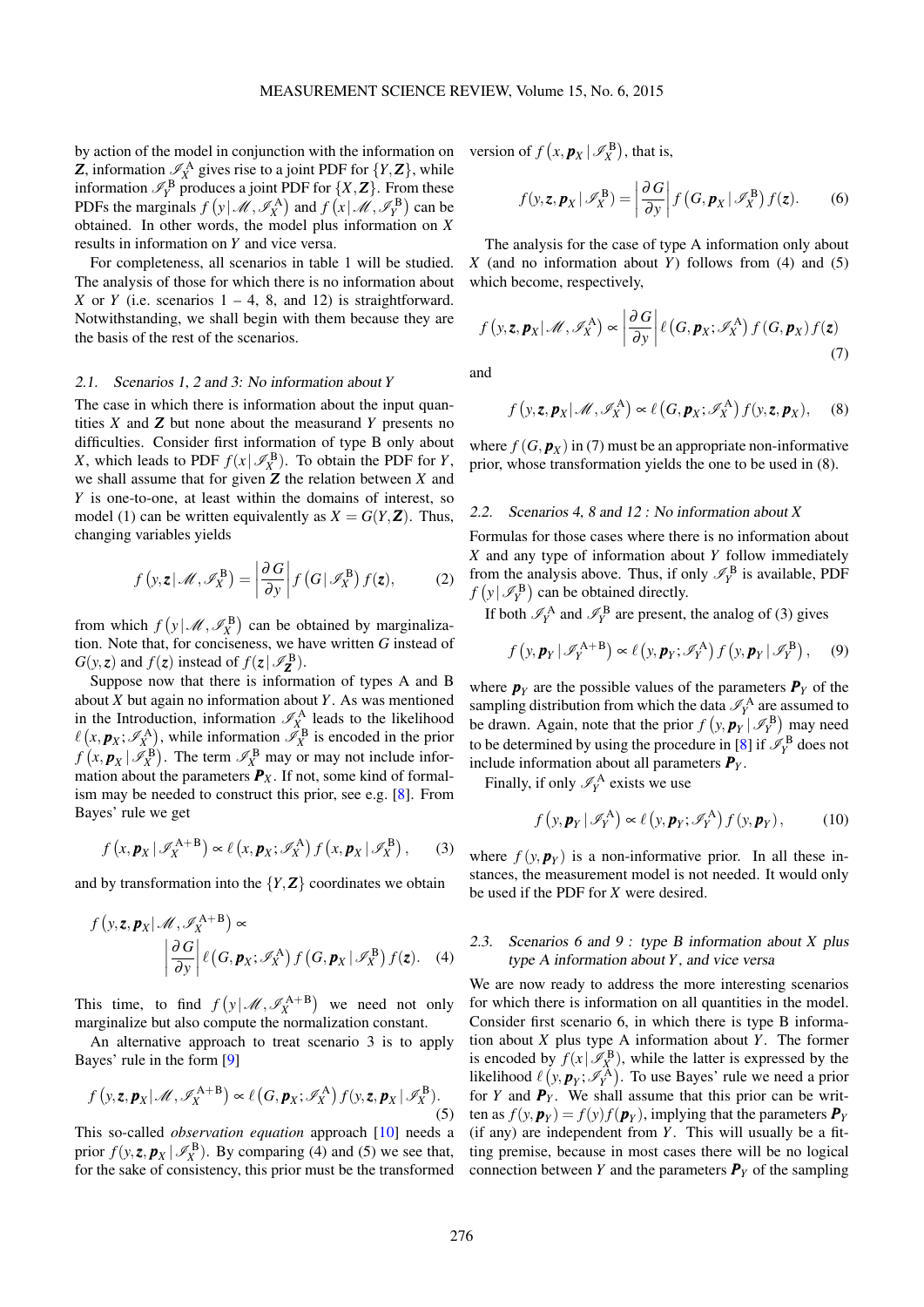distribution from which information  $\mathcal{I}_Y^A$  is assumed to be ob-tained. Use of [\(2\)](#page-2-5) for the prior  $f(y, z | \mathcal{M}, \mathcal{I}_X^B)$  then yields

$$
f(y, z, p_Y | \mathcal{M}, \mathcal{I}_X^B, \mathcal{I}_Y^A) \propto
$$

$$
\left| \frac{\partial G}{\partial y} \right| \ell(y, p_Y; \mathcal{I}_Y^A) f(G | \mathcal{I}_X^B) f(z) f(p_Y), \quad (11)
$$

where  $f(\mathbf{p}_Y)$  must be non-informative.

It should be mentioned that, since there is no information about *Y* and  $P_Y$ , one might be tempted to write [\(11\)](#page-3-0) as

$$
f\left(y, z, \boldsymbol{p}_Y \,|\, \mathcal{M}, \mathcal{I}_X^{\, \mathbf{B}}, \mathcal{I}_Y^{\, \mathbf{A}}\right) \propto \ell\left(y, \boldsymbol{p}_Y; \mathcal{I}_Y^{\, \mathbf{A}}\right) f\left(y, \boldsymbol{p}_Y\right) f(z),\tag{12}
$$

with a non-informative prior  $f(y, p_y)$  but without utilizing  $f(x | \mathcal{I}_X^{\text{B}})$  at all. However, the inconsistency between the 'given' part of the arguments of the PDFs on either side of this equation makes evident that, as remarked in [\[6\]](#page-9-5), 'it would not be sensible to perform a Bayesian analysis with a noninformative prior when in fact information is available'.

The situation in scenario 9 is opposite to that in scenario 6, for we now have type A information about *X* and type B information about *Y*. (See [\[11\]](#page-9-10) for a recent example of such scenario.) In this case compute first

$$
f(x, z | \mathcal{M}, \mathcal{I}_Y^{\mathrm{B}}) = \left| \frac{\partial F}{\partial x} \right| f(F | \mathcal{I}_Y^{\mathrm{B}}) f(z), \qquad (13)
$$

where *F* is short for  $F(x, z)$ . Then insert this prior in

$$
f(x, z, \mathbf{p}_X | \mathcal{M}, \mathcal{I}_X^{\mathbf{A}}, \mathcal{I}_Y^{\mathbf{B}}) \propto
$$
  

$$
\ell(x, \mathbf{p}_X; \mathcal{I}_X^{\mathbf{A}}) f(x, z | \mathcal{M}, \mathcal{I}_Y^{\mathbf{B}}) f(\mathbf{p}_X), \quad (14)
$$

with  $f(\mathbf{p}_X)$  being non-informative. Finally, transform this PDF back to the  ${Y, Z}$  coordinates. These operations yield

$$
f\left(y, z, \boldsymbol{p}_X | \mathcal{M}, \mathcal{I}_X^{\mathbf{A}}, \mathcal{I}_Y^{\mathbf{B}}\right) \propto
$$
  

$$
\ell\left(G, \boldsymbol{p}_X; \mathcal{I}_X^{\mathbf{A}}\right) f\left(y | \mathcal{I}_Y^{\mathbf{B}}\right) f(z) f(\boldsymbol{p}_X), \quad (15)
$$

which can be regarded as an observation equation approach.

## 2.4. Scenarios 7 and 13 : types A and B information about *X* plus type A information about *Y*, and vice versa

The analysis when there are both types of information about *X* together with type A information about *Y* follows by simply updating the PDF  $f(y, z | \mathcal{M}, \mathcal{I}_{X}^{A+B})$ , obtained from [\(4\)](#page-2-0), with the likelihood  $\ell(y, p_Y; \mathscr{I}^{\mathbf{A}}_Y)$ , that is

$$
f\left(y, z, \boldsymbol{p}_Y | \mathcal{M}, \mathcal{I}_X^{A+B}, \mathcal{I}_Y^A\right) \propto
$$
  

$$
\ell\left(y, \boldsymbol{p}_Y; \mathcal{I}_Y^A\right) f\left(y, z | \mathcal{M}, \mathcal{I}_X^{A+B}\right) f(\boldsymbol{p}_Y). \quad (16)
$$

In the opposite case (type A information about *X* together with types A and B information about *Y*) the PDF  $f(y | \mathscr{I}_Y^{A+B})$ , obtained from [\(9\)](#page-2-6), is updated by the likelihood  $\ell(x, \mathbf{p}_X; \mathscr{I}_X^{\mathbf{A}})$ . This is done by writing

$$
f(y, z, p_X | \mathcal{M}, \mathcal{I}_X^{\mathbf{A}}, \mathcal{I}_Y^{\mathbf{A} + \mathbf{B}}) \propto
$$

$$
\ell\left(G, p_X; \mathcal{I}_X^{\mathbf{A}}\right) f\left(y | \mathcal{I}_Y^{\mathbf{A} + \mathbf{B}}\right) f(z) f(p_X), \quad (17)
$$

which is a simple extension of [\(15\)](#page-3-1).

# <span id="page-3-7"></span>2.5. Scenarios 10, 11, 14 and 15 : type B information about *X* and *Y*

<span id="page-3-0"></span>In all scenarios considered so far, the existing information is such that it leads to an unambiguous PDF for the measurand *Y*. This does not happen in the remaining scenarios. Consider first scenario 10, in which there is only type B information about both *X* and *Y*. The reason for the ambiguity is that information  $\mathcal{I}_Y^{\text{B}}$  allows  $f(y | \mathcal{I}_Y^{\text{B}})$  to be obtained directly, but marginalizing [\(2\)](#page-2-5) yields  $f(y | \mathcal{M}, \mathcal{I}_X^{\mathbf{B}})$ . Naturally, only under very unusual circumstances will these two PDFs coincide.

The simplest way out of this seemingly conflicting situation would be to discard one of the two pieces of information. But if both of them are to be retained,  $f(y | \mathcal{I}_Y^B)$  and  $f(y | \mathcal{M}, \mathcal{I}_X^{\text{B}})$  ought to be merged. In [\[12\]](#page-9-11) we reviewed two methods for doing so: *logarithmic pooling*

$$
f\left(\mathbf{y}|\mathcal{M},\mathscr{I}_{X}^{B},\mathscr{I}_{Y}^{B}\right)\propto\left[f\left(\mathbf{y}|\mathcal{M},\mathscr{I}_{X}^{B}\right)\right]^{w_{X}}\left[f\left(\mathbf{y}|\mathcal{I}_{Y}^{B}\right)\right]^{w_{Y}},\tag{18}
$$

and *linear pooling*

$$
f(y|\mathcal{M}, \mathcal{I}_X^B, \mathcal{I}_Y^B) = w_X f(y|\mathcal{M}, \mathcal{I}_X^B) + w_Y f(y|\mathcal{I}_Y^B),
$$
\n(19)

where in both cases the pooling weights  $w<sub>X</sub>$  and  $w<sub>Y</sub>$  should add up to one. They should be selected by subjectively judging the reliabilities of the corresponding pieces of information.

If additionally there were type A information, the PDF  $f(y | \mathcal{M}, \mathcal{I}_X^B, \mathcal{I}_Y^B)$  obtained by either method should be updated by the likelihoods  $\ell(x, p_X; \mathscr{I}_{X}^{\mathbf{A}})$  in scenario 11,  $\ell(y, p_Y; \mathscr{I}_Y^{\mathbf{A}})$  in scenario 14 or both of them in scenario 15.

## <span id="page-3-6"></span>2.6. Scenario 5 : type A information about *X* and *Y*

<span id="page-3-1"></span>The remaining scenario is that of type A information only about both *X* and *Y*. Two approaches are then possible. In approach a) the PDF  $f(y, z, p_X | \mathcal{M}, \mathcal{I}_X^{\mathbf{A}})$ , obtained from the equivalent equations  $(7)$  or  $(8)$ , serves as prior to be updated by the likelihood  $\ell(y, p_Y; \mathscr{I}^{\mathbf{A}}_Y)$ . This approach yields

<span id="page-3-4"></span>
$$
f_{\rm a}(\mathbf{y}, \mathbf{z}, \mathbf{p}_X, \mathbf{p}_Y | \mathcal{M}, \mathcal{I}_X^{\rm A}, \mathcal{I}_Y^{\rm A}) \propto \left| \frac{\partial G}{\partial \mathbf{y}} \right| \times
$$
  

$$
\ell\left(G, \mathbf{p}_X; \mathcal{I}_X^{\rm A}\right) \ell\left(\mathbf{y}, \mathbf{p}_Y; \mathcal{I}_Y^{\rm A}\right) f\left(G, \mathbf{p}_X\right) f(\mathbf{p}_Y) f(\mathbf{z}). \quad (20)
$$

<span id="page-3-2"></span>In approach b) transform  $f(y, p_Y | \mathcal{I}_Y^{\mathbf{A}})$  obtained from [\(10\)](#page-2-7) into the  $\{X, Z\}$  coordinates and update the result with the likelihood  $\ell(x, \mathbf{p}_X; \mathscr{I}_X^{\mathbf{A}})$ . Then transform the result back to the {*Y*,*Z*} coordinates. This approach leads to

<span id="page-3-5"></span>
$$
f_{\mathbf{b}}\left(y,\mathbf{z},\mathbf{p}_{X},\mathbf{p}_{Y}|\mathcal{M},\mathcal{I}_{X}^{\mathbf{A}},\mathcal{I}_{Y}^{\mathbf{A}}\right)\propto
$$
  

$$
\ell\left(G,\mathbf{p}_{X};\mathcal{I}_{X}^{\mathbf{A}}\right)\ell\left(y,\mathbf{p}_{Y};\mathcal{I}_{Y}^{\mathbf{A}}\right)f(\mathbf{p}_{X})f(y,\mathbf{p}_{Y})f(\mathbf{z}).
$$
 (21)

<span id="page-3-3"></span>Thus, two different PDFs for *Y* based on the model and on information  $\mathcal{I}_X^A$  and  $\mathcal{I}_Y^A$  can be obtained. Their difference lies in the non-informative priors used: for *X* in approach a) and for *Y* in approach b). Is this an important ambiguity and is there a way out of it?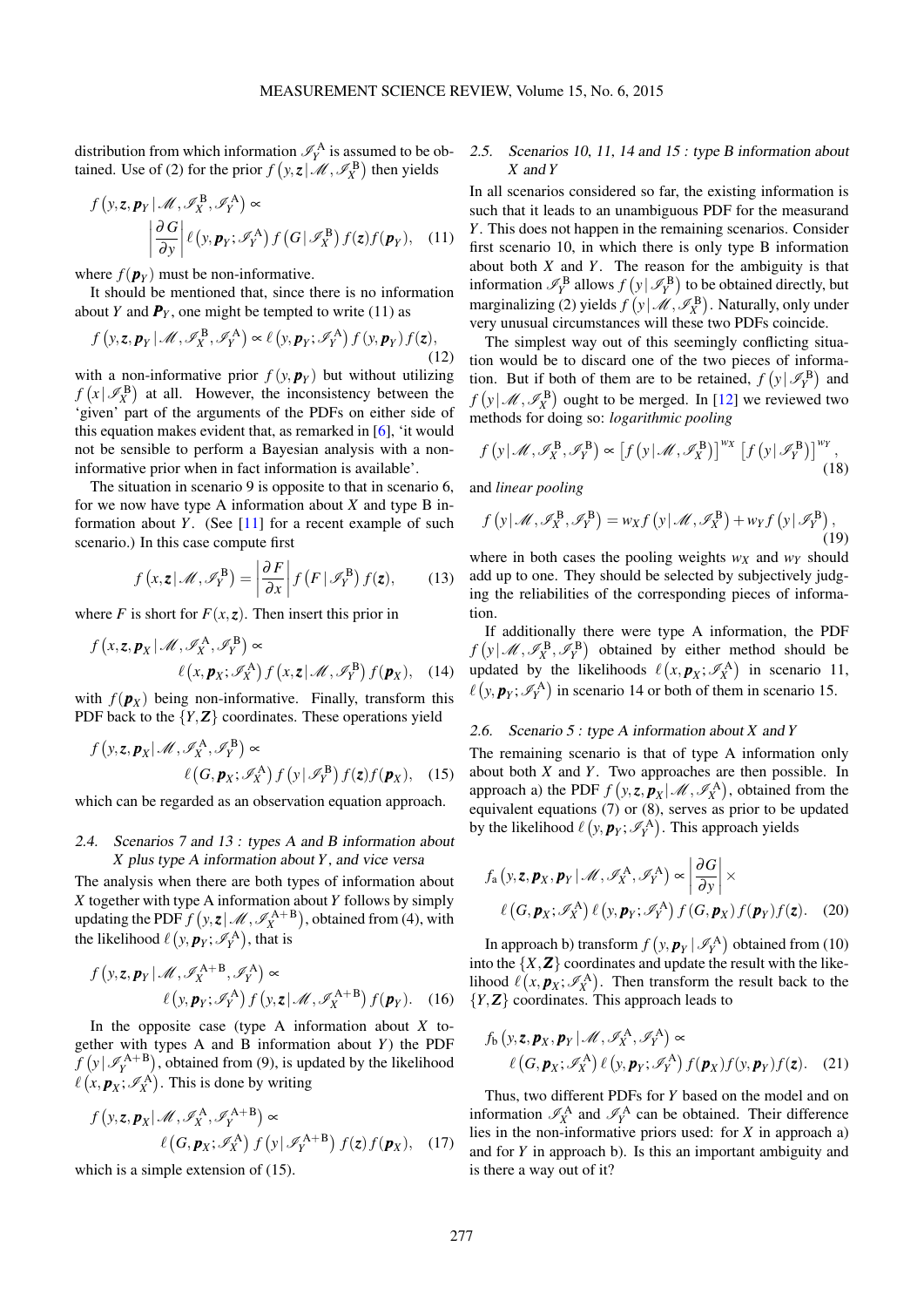To answer these questions, we note that the PDF derived by approach a) is the limit of the one in [\(16\)](#page-3-2) with  $f(x, p_X)$ taking the place of  $f(x, p_X | \mathcal{I}_X^{\text{B}})$ , and that the PDF derived by approach b) is the limit of the one in [\(17\)](#page-3-3) with  $f(y, p_y)$ taking the place of  $f(y, p_Y | \mathcal{I}_Y^B)$ . Therefore, since scenario 5 may be considered as the limiting case of scenario 15 (with less and less information  $\mathcal{I}_X^{\text{B}}$  and  $\mathcal{I}_Y^{\text{B}}$ ) one might think of adopting the approach of the latter, i.e. pooling of the two non-informative priors. Since the same pair of likelihoods is used for successive updating in [\(20\)](#page-3-4) and [\(21\)](#page-3-5), logarithmic pooling of the priors followed by updating with the two likelihoods would lead to the same outcome as if [\(20\)](#page-3-4) and [\(21\)](#page-3-5) were directly logarithmically pooled. This property, which additive pooling does not have, is called 'external Bayesianity' [\[13\]](#page-9-12) and was considered in a metrological context in [\[14\]](#page-9-13). However, given that non-informative priors normally have only a minor impact on the outcome, pooling them will in most cases be an unnecessary hassle. In fact, as we shall see in the example below, the marginals  $f_a(y | \mathcal{M}, \mathcal{I}_X^A, \mathcal{I}_Y^A)$ and  $f_b(y | M, \mathscr{I}_X^A, \mathscr{I}_Y^A)$  will usually have nearly equal standard deviations, their means being only slightly displaced from one another. Thus, simply choosing the one PDF  $f_a(y|\mathcal{M}, \mathscr{I}_X^{\mathbf{A}}, \mathscr{I}_Y^{\mathbf{A}})$  or  $f_b(y|\mathcal{M}, \mathscr{I}_X^{\mathbf{A}}, \mathscr{I}_Y^{\mathbf{A}})$  that better suits the application at hand may suffice.

## 3. GAUSSIAN LIKELIHOODS

<span id="page-4-1"></span>Non-informative priors were mentioned many times above. Their construction may be effected by different principles [\[15\]](#page-9-14) and will not be addressed in this article, except for the brief discussion that follows. It refers to the case of Gaussian likelihoods, which appear frequently in metrology. These likelihoods arise when type A information about a certain quantity, say *X*, consists of *n<sup>X</sup>* samples collected from a Gaussian sampling distribution of mean *X* and standard deviation  $\Sigma_X$ . If the mean of these samples is  $\bar{x}$  and their standard deviation is  $s_X$ , the likelihood takes the form [\[16,](#page-9-15) eq. 1.4.2]

$$
\ell\left(x,\sigma_X;\mathscr{I}_X^{\mathbf{A}}\right) \propto \frac{1}{\sigma_X^{n_X}} \exp\left[-\frac{(n_X-1)s_X^2 + n_X(x-\overline{x})^2}{2\,\sigma_X^2}\right],\tag{22}
$$

where  $\sigma_X$  represents the possible values of  $\Sigma_X$ .

Suppose information  $\mathcal{I}_X^{\mathbf{B}}$  is available. It may or may not include that about  $\Sigma_X$ . If it did not, and if *X* and  $\Sigma_X$  were taken as independent, one would use

<span id="page-4-3"></span>
$$
f(x, \sigma_X | \mathscr{I}_X^B) \propto \frac{1}{\sigma_X} f(x | \mathscr{I}_X^B), \qquad (23)
$$

as the prior to be updated by the likelihood [\(22\)](#page-4-0) [\[8,](#page-9-7) [15\]](#page-9-14).

The case when there is no type B information about *X* (nor about  $\Sigma_X$ ) has been amply studied [\[6,](#page-9-5) [17\]](#page-9-16). The accepted noninformative prior is in this case [\[16\]](#page-9-15)

<span id="page-4-7"></span>
$$
f(x, \sigma_X) \propto \frac{1}{\sigma_X},
$$
 (24) w

which corresponds to [\(23\)](#page-4-3) with  $f(x | \mathcal{I}_X^B) = \text{const.}$ 

In contrast, the appropriate non-informative prior  $f(y, z, \sigma_X)$  to be updated by a likelihood of the form  $\ell(G, \mathbf{p}_X; \mathscr{I}_X^{\mathbf{A}})$  (equation [8\)](#page-2-3) has been the subject of some controversy. In [\[17\]](#page-9-16), Bodnar et al studied the following three options for this prior:

<span id="page-4-5"></span>
$$
f(y, z, \sigma_X) \propto \frac{1}{\sigma_X} f(z), \qquad (25)
$$

$$
f(y, z, \sigma_X | \mathcal{M}) \propto \frac{1}{\sigma_X} \left| \frac{\partial G}{\partial y} \right| \phi(z) f(z), \tag{26}
$$

<span id="page-4-6"></span><span id="page-4-4"></span>and

$$
f(y, z, \sigma_X | \mathcal{M}) \propto \frac{1}{\sigma_X} \left| \frac{\partial G}{\partial y} \right| f(z), \tag{27}
$$

where function  $\phi(z)$  in [\(26\)](#page-4-4) is given by equation (7) in [\[17\]](#page-9-16).

Bodnar et al found that prior [\(25\)](#page-4-5) may fail to produce a proper posterior  $f(y | \mathcal{M}, \mathcal{I}_X^{\mathbf{A}})$ , so it is definitively inadvisable. They also found that in some cases prior [\(26\)](#page-4-4) fails as well to produce proper posteriors. That prior, which had been proposed by us [\[18\]](#page-9-17), was alas based on an inadvisable sequence of subsets in the general calculation procedure developed in [\[8\]](#page-9-7). We detected this mishap and corrected it [\[19\]](#page-9-18), arriving at prior [\(27\)](#page-4-6). Unfortunately, our revision came too late for the authors of [\[17\]](#page-9-16), otherwise prior [\(26\)](#page-4-4) would not have been considered at all. Last, Bodnar et al showed that the marginal posterior  $f(y | \mathcal{M}, \mathcal{I}_{X}^{A})$  is always proper if prior [\(27\)](#page-4-6) is used. This result was to be expected, because said prior is the transformed version of [\(24\)](#page-4-7), which is known not to cause any difficulties in the case of a Gaussian likelihood.

## 4. EXAMPLE

<span id="page-4-2"></span><span id="page-4-0"></span>As a simple illustration of the analysis in section [2,](#page-1-0) consider the determination of the average diameter *Y* of metalliccoated hollow glass micro-spheres for use in a particle image velocimetry (PIV) application. Two methods were applied: direct measurement of the diameter of these objects through microscope image processing, and observation of their terminal velocity *X* when falling in tap water at 20  $^{\circ}$ C. Under the Stokes' regime, this velocity is given by

$$
X = \frac{gY^2(\rho - \rho_w)}{18\,\mu_w},\tag{28}
$$

where *g* is the acceleration due to gravity,  $\mu_w$  and  $\rho_w$  are the dynamic viscosity and density of water, and  $\rho$  is the apparent density of the hollow spheres [\[20,](#page-9-19) eq. 4.9.20]. This model, which is valid if the Reynolds number  $\text{Re} = XY \rho_w / \mu_w$  is much less than 1, may be written as

<span id="page-4-9"></span>
$$
Y = Z\sqrt{X},\tag{29}
$$

<span id="page-4-8"></span>here

$$
Z = 3\sqrt{\frac{2\,\mu_{\rm w}}{g\left(\rho - \rho_{\rm w}\right)}}.\tag{30}
$$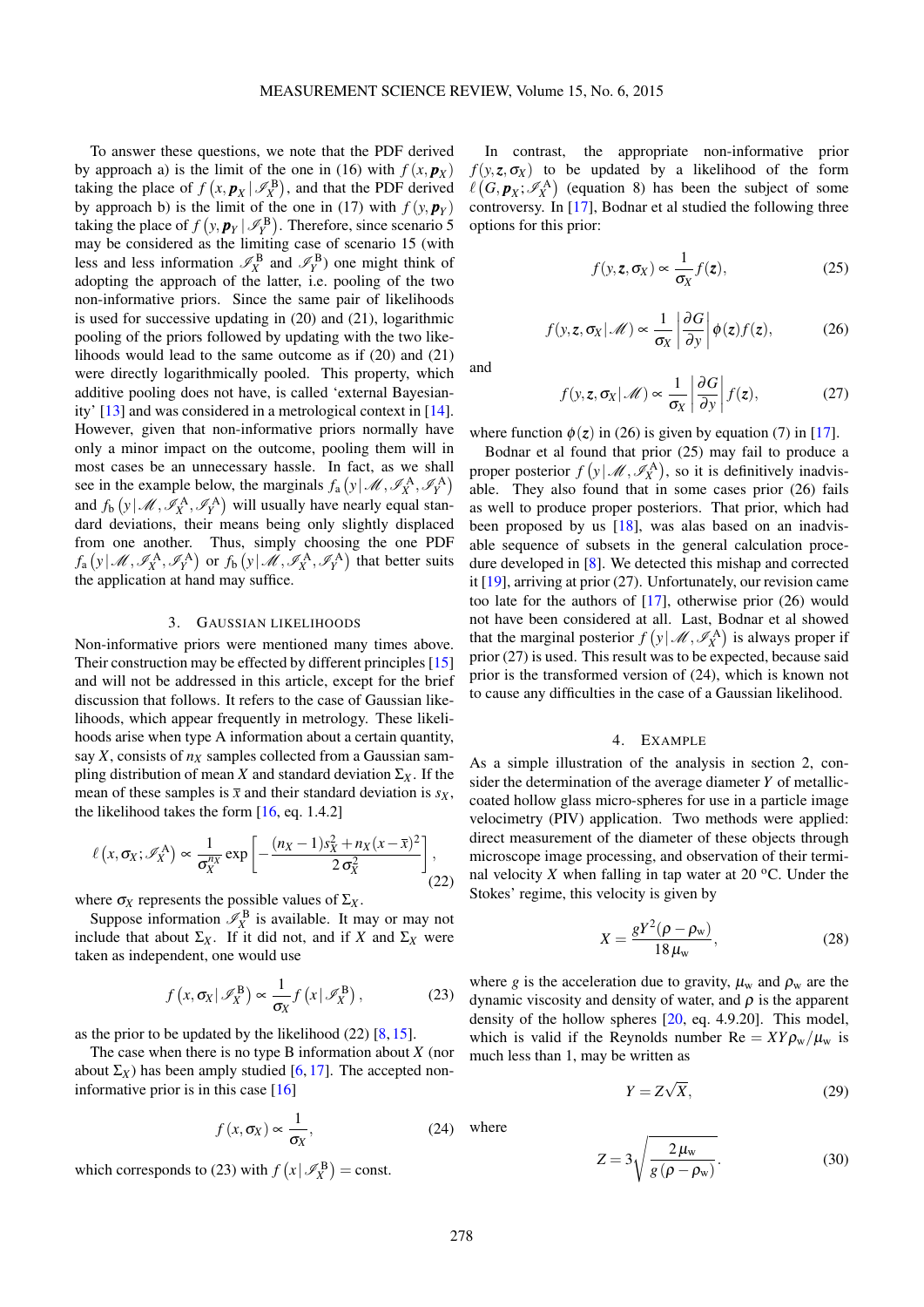<span id="page-5-0"></span>

Fig. 1: PDF for the quantity *Z* defined by [\(30\)](#page-4-8). The horizontal axis represents the possible values *z* of *Z*, in  $(\mu m s)^{1/2}$ .

Although the properties of pure water as functions of temperature are known quite precisely, in this example their uncertainty should be considered due to the influence of chlorine, fluorides, dissolved minerals and other impurities, and also because of the uncertainty in the measurement of the water temperature. For simplicity, however, we shall use the accepted values at 20 °C,  $\mu_w = 1.00 \times 10^{-3}$  Pa s and  $\rho_w =$ 998 kg/m $^3$ , and shall assume that they are exactly known. The uncertainty on the value of *g* will also be neglected.

Information  $\mathcal{I}_X^A$  consists of  $n_X = 10$  measurements of the terminal velocity with mean  $\bar{x} = 22.5$  µm/s and standard deviation  $s_X = 4.6$  µm/s. In turn, information  $\mathcal{I}_Y^A$  comprises  $n_Y = 7$  direct measurements of the diameter, giving a mean  $\bar{y} = 10.5$  µm and standard deviation  $s_Y = 2.3$  µm. From these results, the Reynolds number is of the order of  $10^{-4}$ , so model [\(29\)](#page-4-9) can be applied safely.

In its brochure, the manufacturer states that the diameter of the spheres is within  $(12 \pm 3)$  µm, so for  $f(y | \mathcal{I}_Y^{\text{B}})$  a rectangular PDF with support on this interval will be used.

Type B information for *X* exists in the form of the opinion of an expert according to whom measurements of the terminal velocity outside of the interval ranging from  $x<sub>l</sub> = 17 \mu m/s$  to  $x<sub>u</sub> = 25 \, \mu m/s$  could be taken as being definitely wrong. Therefore, we shall assume that  $f(x|\mathcal{I}_X^{\mathbf{B}})$  is a rectangular distribution supported on the interval bounded by those limits.

Finally, the manufacturer's certificate for the batch of micro-spheres specifies that the best estimate of their apparent density is  $1430 \text{ kg/m}^3$  with an associated standard uncertainty of 150 kg/m<sup>3</sup>. Hence, it is reasonable to use for  $\rho$  a Gaussian PDF whose mean and standard deviation correspond to these values, respectively. Transforming variables, we get for *Z* the PDF  $f(z)$  depicted in figure [1.](#page-5-0) Its left tail goes to zero very rapidly, so its support can be assumed to be the positive axis.

## 4.1. PDFs in scenarios 4 and 8

Let us start the analysis of this example by considering separately both types of information for *Y*. We have already said that  $f_8(y | \mathcal{I}_Y^{\mathbf{B}})$  is a rectangular distribution, where for clarity a subscript has been introduced for denoting correspondence

<span id="page-5-1"></span>

Fig. 2: PDFs for the measurand *Y* in scenarios 4 (solid line), 8 (dashed line) and 12 (dotted line). In this and all remaining plots, the horizontal axis represents the possible values *y* of *Y*, in micrometers.

<span id="page-5-2"></span>

Fig. 3: PDFs for *Y* in scenarios 1 (solid line), 2 (dashed line) and 3 (dotted line).

with scenario 8 (the same will be done for the rest of the scenarios). This PDF is plotted in figure [2](#page-5-1) (dashed line).

If only  $\mathcal{I}_Y^{\mathbf{A}}$  is taken into account we use [\(10\)](#page-2-7) in the form

$$
f_4\left(y|\mathscr{I}_Y^{\mathcal{A}}\right) \propto \int_0^\infty \ell\left(y, \sigma_Y; \mathscr{I}_Y^{\mathcal{A}}\right) \frac{\mathrm{d}\sigma_Y}{\sigma_Y},\tag{31}
$$

where prior [\(24\)](#page-4-7) has been used. Since the likelihood is Gaussian, the integral yields for  $f_4$  a *t*-distribution with  $n<sub>Y</sub> - 1$  degrees of freedom, location parameter  $\overline{y}$  and scale parameter  $s_Y/\sqrt{n_Y}$  [\[16,](#page-9-15) p. 97], see figure [2](#page-5-1) (solid line).

### 4.2. PDFs in scenarios 1 and 2

Consider now separately both types of information for *X*. When only  $\mathcal{I}_X^{\mathbf{B}}$  is taken into account, [\(2\)](#page-2-5) gives

$$
f_2(y|\mathcal{M}, \mathscr{I}_{X}^{B}) \propto y \int_{a(y)}^{b(y)} \frac{f(z)}{z^2} dz,
$$
 (32)

where  $a(y) = y/\sqrt{x_u}$  and  $b(y) = y/\sqrt{x_l}$ . The dashed line in figure [3](#page-5-2) shows PDF *f*2.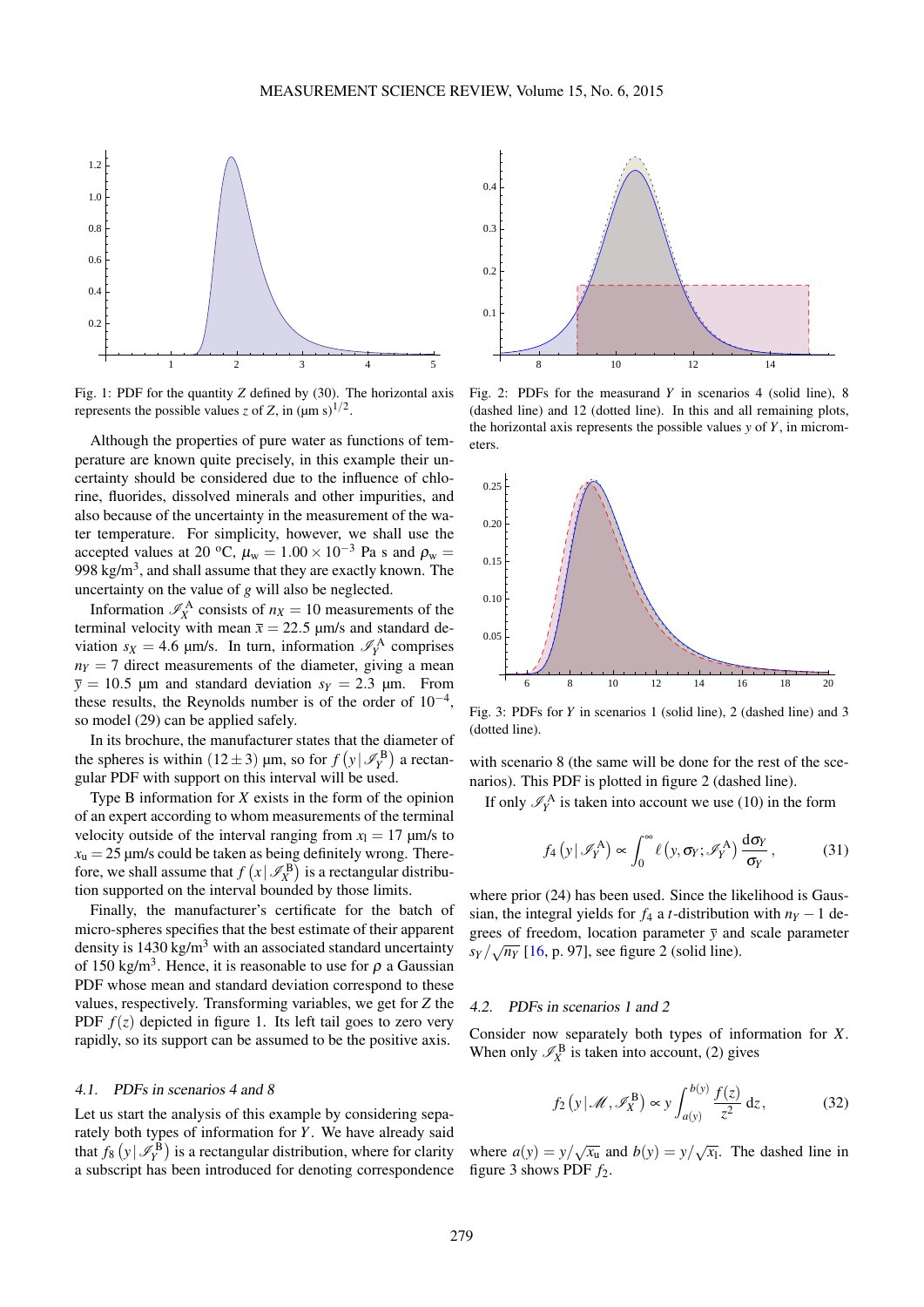<span id="page-6-2"></span>

Fig. 4: PDFs for *Y* in scenarios 5a (solid line), 5b (dashed line), 6 (dotted line) and 7 (dot-dashed line).

<span id="page-6-0"></span>

Fig. 5: PDFs for *Y* in scenarios 5a (solid line), 9 (dashed line) and 13 (dotted line).

If only  $\mathcal{I}_X^A$  is considered we use [\(8\)](#page-2-3) and [\(27\)](#page-4-6), giving

$$
f(y, z | \mathcal{M}, \mathcal{I}_X^{\mathbf{A}}) \propto
$$

$$
\frac{y}{z^2} f(z) \int_0^\infty \ell\left(\frac{y^2}{z^2}, \sigma_X; \mathcal{I}_X^{\mathbf{A}}\right) \frac{d\sigma_X}{\sigma_X}, \quad (33)
$$

from which

<span id="page-6-3"></span>
$$
f_1(y|\mathcal{M}, \mathcal{I}_X^{\mathbf{A}}) \propto y \int_0^\infty f\left(\frac{y^2}{z^2} | \mathcal{I}_X^{\mathbf{A}}\right) \frac{f(z)}{z^2} dz,
$$
 (34)

where  $f(x | \mathcal{I}_X^{\mathbf{A}})$ , of which ample use will be made in the following, is a *t*-distribution with  $n_X - 1$  degrees of freedom, location parameter  $\bar{x}$  and scale parameter  $s_X/\sqrt{n_X}$ . Figure [3](#page-5-2) depicts  $f_1$  as a solid line.

# 4.3. PDFs in scenarios 12 and 13

If information  $\mathcal{I}_Y^{\mathbf{A}}$  is considered together with  $\mathcal{I}_Y^{\mathbf{B}}$ , from [\(23\)](#page-4-3) we see that the prior to be updated by  $\ell (y, \sigma_Y; \mathscr{I}_Y^{\mathbf{A}})$  is  $f_8/\sigma_Y$ . It is then immediate that  $f_{12}(y | \mathcal{I}_Y^{A+B})$  is equal to the normalized product of the *t*-distribution  $f_4$  with the rectangular distribution *f*8, see figure [2](#page-5-1) (dotted line).

In scenario 13 we use [\(17\)](#page-3-3) with  $f(\sigma_X) \propto 1/\sigma_X$ . Integrating which appears in figure [3](#page-5-2) as a dotted line.

out  $\sigma_X$  and *z*, we get

$$
f_{13}\left(y|\mathcal{M}, \mathcal{I}_X^{\mathbf{A}}, \mathcal{I}_Y^{\mathbf{A}+\mathbf{B}}\right) \propto
$$
  

$$
f_{12}\left(y|\mathcal{I}_Y^{\mathbf{A}+\mathbf{B}}\right) \int_0^\infty f\left(\frac{y^2}{z^2}|\mathcal{I}_X^{\mathbf{A}}\right) f(z) dz, \quad (35)
$$

which appears as a dotted line in figure [5.](#page-6-0)

## 4.4. PDFs in scenario 5

Evidently, PDFs *f*<sup>12</sup> and *f*<sup>13</sup> are much influenced by the type B information on *Y*, which causes the cut-off at  $y = 9 \text{ µm}$ (and the imperceptible one at  $y = 15 \text{ }\mu\text{m}$ ). Therefore, it is of interest to explore scenario 5, which includes information  $\mathcal{I}_X^{\mathbf{A}}$  and  $\mathcal{I}_Y^{\mathbf{A}}$  only. As discussed in subsection [2.6,](#page-3-6) in this case there are two possible approaches. In approach a) we start from the limit of [\(16\)](#page-3-2) as  $\mathcal{I}_X^{\text{B}}$  vanishes, which gives

$$
f(y, z | \mathcal{M}, \mathcal{I}_X^A, \mathcal{I}_Y^A) \propto
$$
  

$$
f(y, z | \mathcal{M}, \mathcal{I}_X^A) \int_0^\infty \ell(y, \sigma_Y; \mathcal{I}_Y^A) \frac{d\sigma_Y}{\sigma_Y}.
$$
 (36)

The expression for  $f(y, z | \mathcal{M}, \mathcal{I}_{X}^{A})$  is given by [\(33\)](#page-6-1) and the integral on the right-hand side is just  $f_4$ . Thus,

$$
f_{5a} (y | \mathcal{M}, \mathcal{I}_X^A, \mathcal{I}_Y^A) \propto
$$
  

$$
y f_4 (y | \mathcal{I}_Y^A) \int_0^\infty f \left( \frac{y^2}{z^2} | \mathcal{I}_X^A \right) \frac{f(z)}{z^2} dz, \quad (37)
$$

which is portrayed in figure [4](#page-6-2) (solid line). In approach b), [\(17\)](#page-3-3) with vanishing  $\mathcal{I}_Y^{\text{B}}$  gives directly

$$
f(y, z | \mathcal{M}, \mathcal{I}_X^A, \mathcal{I}_Y^A) \propto
$$
  

$$
f_4(y | \mathcal{I}_Y^A) f(z) \int_0^\infty \ell \left(\frac{y^2}{z^2}, \sigma_X; \mathcal{I}_X^A\right) \frac{d\sigma_X}{\sigma_X}, \quad (38)
$$

<span id="page-6-1"></span>from which

*f*

$$
f_{5b} (y | \mathcal{M}, \mathcal{I}_X^{\mathbf{A}}, \mathcal{I}_Y^{\mathbf{A}}) \propto
$$
  

$$
f_4 (y | \mathcal{I}_Y^{\mathbf{A}}) \int_0^\infty f \left( \frac{y^2}{z^2} | \mathcal{I}_X^{\mathbf{A}} \right) f(z) dz. \quad (39)
$$

This alternative PDF is also shown in figure [4](#page-6-2) (dashed line).

#### 4.5. PDFs in scenarios 3 and 6

We have already mentioned that  $f_{12}$  is equal to the normalized product of *f*<sup>4</sup> and *f*8. For the same reason

<span id="page-6-4"></span>
$$
f(x | \mathscr{I}_X^{\mathbf{A} + \mathbf{B}}) \propto f(x | \mathscr{I}_X^{\mathbf{A}}) f(x | \mathscr{I}_X^{\mathbf{B}})
$$
(40)

and therefore, since  $f(x | \mathcal{I}_X^{\mathbf{B}})$  is a uniform distribution,

$$
f_3(y|\mathscr{M}, \mathscr{I}_X^{A+B}) \propto y \int_{a(y)}^{b(y)} f\left(\frac{y^2}{z^2} | \mathscr{I}_X^A\right) \frac{f(z)}{z^2} dz,
$$
 (41)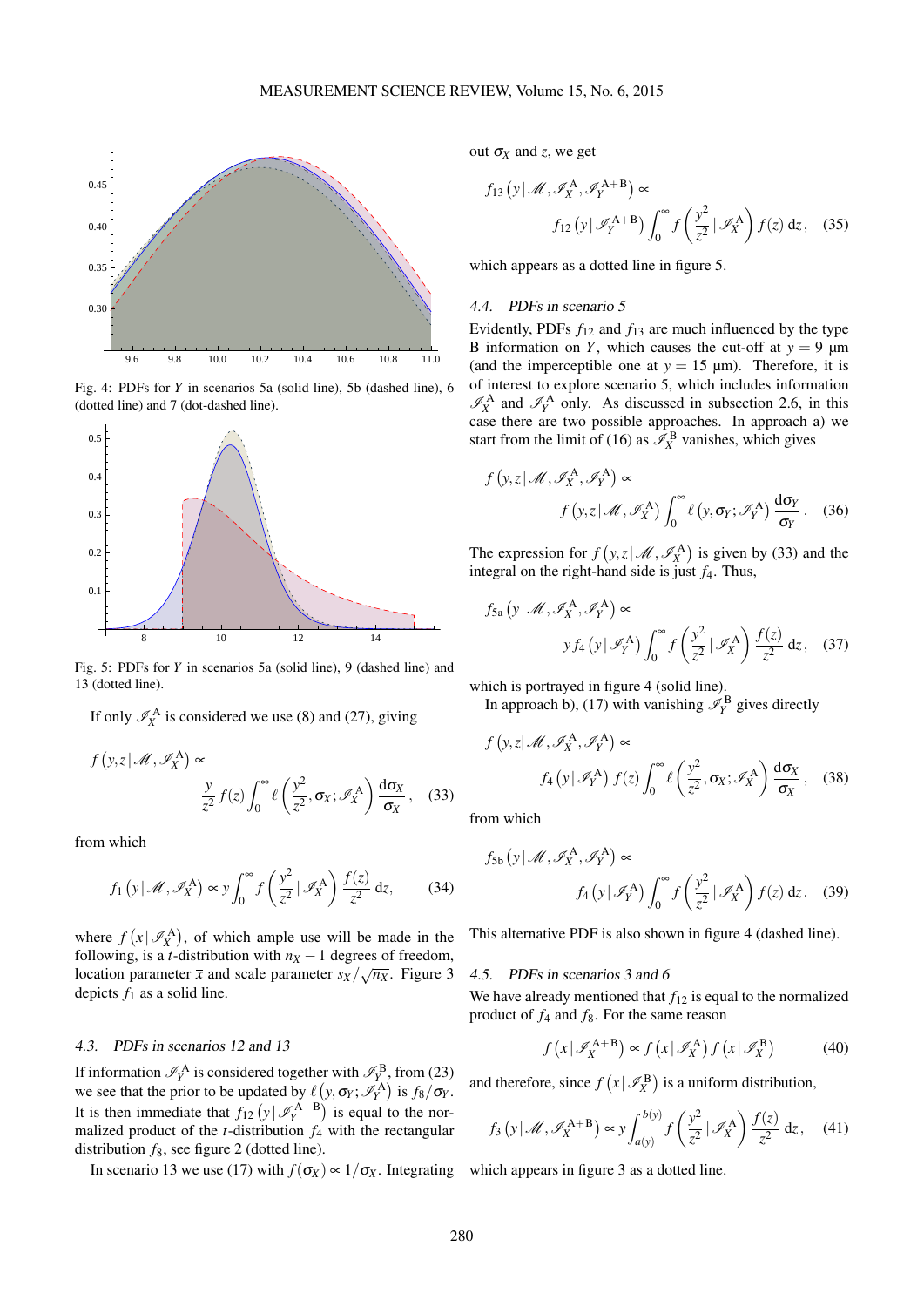<span id="page-7-0"></span>

Fig. 6: PDFs for *Y* in scenarios 10 (solid line), 11 (dashed line), 14 (dotted line) and 15 (dot-dashed line).

In scenario 6, we use the likelihood  $\ell(y, \sigma_Y; \mathscr{I}_Y^A)$  for updating the prior  $f_2$  and so obtain

$$
f_6(y|\mathcal{M}, \mathscr{I}_X^B, \mathscr{I}_Y^A) \propto y f_4(y|\mathscr{I}_Y^A) \int_{a(y)}^{b(y)} \frac{f(z)}{z^2} dz,
$$
 (42)

which is shown as a dotted line in figure [4.](#page-6-2)

## 4.6. PDFs in scenarios 7 and 9

Consider now disregarding the manufacturer's information  $\mathscr{I}_{Y}^{B}$  while retaining information  $\mathscr{I}_{X}^{A+B}$  together with  $\mathscr{I}_{Y}^{A}$ . Then, [\(16\)](#page-3-2) yields simply

$$
f_7\left(y|\mathcal{M}, \mathcal{I}_X^{\mathbf{A}+\mathbf{B}}, \mathcal{I}_Y^{\mathbf{A}}\right) \propto f_4\left(y|\mathcal{I}_Y^{\mathbf{A}}\right) f_3\left(y|\mathcal{M}, \mathcal{I}_X^{\mathbf{A}+\mathbf{B}}\right),\tag{43}
$$

which is depicted as a dot-dashed line in figure [4.](#page-6-2)

If the measurement information  $\mathcal{I}_Y^{\mathbf{A}}$  is disregarded and the If the measurement information  $\mathcal{I}_Y^B$  is ustegative and the mea-<br>manufacturer's information  $\mathcal{I}_Y^B$  is kept together with the measurement information  $\mathscr{I}_X^{\mathbf{A}}$ , [\(15\)](#page-3-1) gives

$$
f(y, z | \mathcal{M}, \mathcal{I}_X^{\mathbf{A}}, \mathcal{I}_Y^{\mathbf{B}}) \propto
$$
  

$$
f_8(y | \mathcal{I}_Y^{\mathbf{B}}) f(z) \int_0^\infty \ell \left(\frac{y^2}{z^2}, \sigma_X; \mathcal{I}_X^{\mathbf{A}}\right) \frac{d\sigma_X}{\sigma_X}, \quad (44)
$$

from which

$$
f_9(y|\mathcal{M}, \mathcal{I}_X^A, \mathcal{I}_Y^B) \propto
$$
  

$$
f_8(y|\mathcal{I}_Y^B) \int_0^\infty f\left(\frac{y^2}{z^2}|\mathcal{I}_X^A\right) f(z) dz. \quad (45)
$$

This PDF is shown in figure [5](#page-6-0) (dashed line), where we see that the cut-off at the right is now much more visible than that for scenario 12 (figure [2,](#page-5-1) dotted line).

#### 4.7. PDFs in scenarios 10, 11, 14 and 15

As mentioned in subsection [2.5,](#page-3-7) in those scenarios for which there is type B information about both *X* and *Y* we should start by merging the two PDFs that encode just this information, possibly with different pooling weights if one judges that, say, the manufacturer's information is more reliable than the expert's. But one still has to choose between logarithmic and linear pooling. Here the decision is easy, because the support of *f*<sup>8</sup> (figure [2,](#page-5-1) dashed line) is contained within that of *f*<sup>2</sup> (figure [3,](#page-5-2) dashed line), implying that linear pooling would produce an unreasonable discontinuity at the boundaries of the former PDF. Hence, since logarithmic pooling appears to be the better choice, we shall use

$$
f_{10}\left(\mathbf{y}|\mathcal{M},\mathscr{I}_{X}^{B},\mathscr{I}_{Y}^{B}\right)\propto\left[f_{2}\left(\mathbf{y}|\mathcal{M},\mathscr{I}_{X}^{B}\right)\right]^{w}\left[f_{8}\left(\mathbf{y}|\mathscr{I}_{Y}^{B}\right)\right]^{1-w}.
$$
\n(46)

The solid line in figure [6](#page-7-0) illustrates this PDF with  $w = 0.5$ . since we judge that there is no reason to assign more importance to the manufacturer's information than to the expert's.

In scenario 11, *f*<sup>10</sup> is updated using the likelihood  $\ell(x, \sigma_X; \mathscr{I}_X^{\mathbf{A}})$ . By following the same steps that led to [\(45\)](#page-7-1) we then get

<span id="page-7-5"></span>
$$
f_{11}\left(y|\mathcal{M}, \mathcal{I}_X^{A+B}, \mathcal{I}_Y^B\right) \propto
$$
  

$$
f_{10}\left(y|\mathcal{M}, \mathcal{I}_X^B, \mathcal{I}_Y^B\right) \int_0^\infty f\left(\frac{y^2}{z^2}|\mathcal{I}_X^A\right) f(z) dz, \quad (47)
$$

which appears as a dashed line in figure [6.](#page-7-0)

<span id="page-7-4"></span>In scenario 14 we use the likelihood  $\ell(y, \sigma_Y; \mathcal{I}_Y^A)$  for updating  $f_{10}$ . As in scenario 12, we obtain in this way

$$
f_{14}\left(\mathbf{y}|\mathcal{M},\mathscr{I}_{X}^{B},\mathscr{I}_{Y}^{A+B}\right)\propto f_{10}\left(\mathbf{y}|\mathcal{M},\mathscr{I}_{X}^{B},\mathscr{I}_{Y}^{B}\right)f_{4}\left(\mathbf{y}|\mathscr{I}_{Y}^{A}\right),\tag{48}
$$

which is shown as a dotted line in figure [6.](#page-7-0)

Finally, in scenario 15, either this last PDF is updated by means of  $\ell(x, \sigma_X; \mathscr{I}_X^{\mathbf{A}})$ , giving

<span id="page-7-2"></span>
$$
f_{15}(y|\mathcal{M}, \mathcal{I}_X^{A+B}, \mathcal{I}_Y^{A+B}) \propto
$$
  

$$
f_{14}(y|\mathcal{M}, \mathcal{I}_X^B, \mathcal{I}_Y^{A+B}) \int_0^\infty f\left(\frac{y^2}{z^2}|\mathcal{I}_X^A\right) f(z) dz, \quad (49)
$$

or the PDF obtained for scenario 11 is updated by means of  $\ell(y, \sigma_Y; \mathscr{I}_Y^{\mathbf{A}})$ , which yields

<span id="page-7-3"></span>
$$
f_{15}\left(y|\mathcal{M}, \mathcal{I}_X^{A+B}, \mathcal{I}_Y^{A+B}\right) \propto f_{11}\left(y|\mathcal{M}, \mathcal{I}_X^{A+B}, \mathcal{I}_Y^B\right) f_4\left(y|\mathcal{I}_Y^A\right).
$$
 (50)

<span id="page-7-1"></span>Equations [\(49\)](#page-7-2) and [\(50\)](#page-7-3) are seen to be identical by substituting [\(48\)](#page-7-4) in the former and [\(47\)](#page-7-5) in the latter. This reflects the well-known fact that it is irrelevant in which order updating takes place. The PDF encoded by [\(49\)](#page-7-2) or [\(50\)](#page-7-3) is depicted as a dot-dashed line in figure [6.](#page-7-0)

## 4.8. Discussion

Table [2](#page-8-1) lists the means and standard deviations of the various PDFs that result from the analysis. The first group of scenarios in this table are those that take into account information about *Y* only, so to obtain the corresponding PDFs the measurement model was not considered and the information about *X* and *Z* was disregarded. These PDFs are plotted in figure [2:](#page-5-1) a *t*-distribution for scenario 4, a rectangular distribution for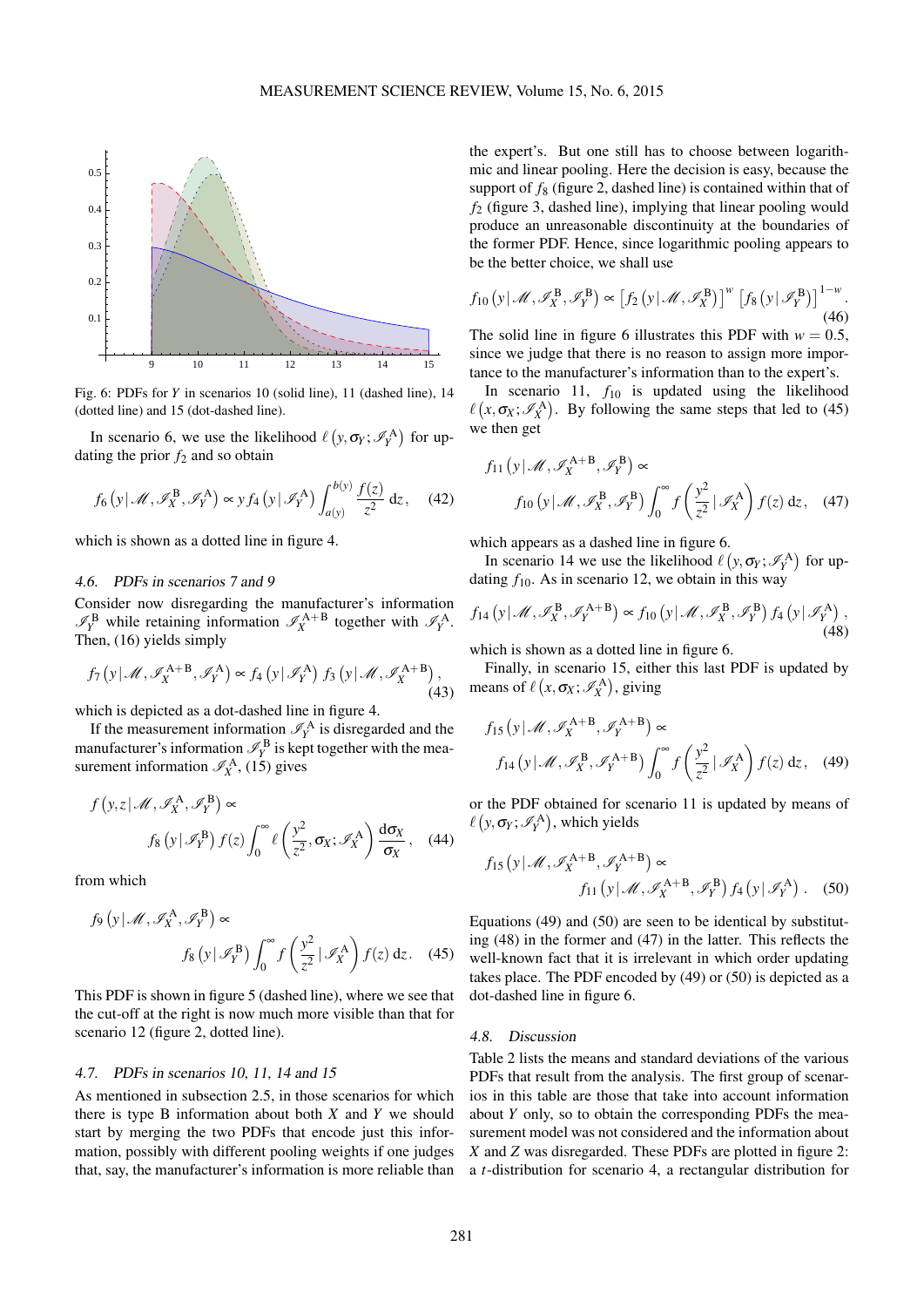<span id="page-8-1"></span>

| Scenario | on $X$ | Information type<br>on $Y$ | Mean  | Std. dev. |
|----------|--------|----------------------------|-------|-----------|
| 4        |        | A                          | 10.50 | 1.06      |
| 8        |        | B                          | 12.00 | 1.73      |
| 12       |        | A & B                      | 10.65 | 0.88      |
| 1        | A      |                            | 10.44 | 4.28      |
| 2        | B      |                            | 10.08 | 4.44      |
| 3        | A & B  |                            | 10.40 | 4.54      |
| 5a       | A      | A                          | 10.22 | 0.88      |
| .5b      | A      | A                          | 10.29 | 0.88      |
| 6        | B      | A                          | 10.15 | 0.90      |
| 7        | A & B  | A                          | 10.20 | 0.88      |
| 9        | A      | B                          | 10.93 | 1.46      |
| 13       | A      | A & B                      | 10.41 | 0.77      |
| 10       | B      | B                          | 10.26 | 1.62      |
| 11       | A & B  | B                          | 10.48 | 1.22      |
| 14       | B      | A & B                      | 10.48 | 0.81      |
| 15       | A & B  | A & B                      | 10.28 | 0.72      |

Table 2: Means and standard uncertainties of the PDFs for *Y*, in micrometers, derived in the various scenarios.

scenario 8 and the normalized product of the first two for scenario 12. Therefore, since  $f_{12}$  is the truncated version of  $f_4$ , it is natural to expect that the standard deviation of the former should be less than that of the latter.

The next group of scenarios, 1, 2 and 3, are those of the GUM type, that is, those that include information on the input quantities *X* and *Z* (or rather, *X* and  $\rho$ ) but not on *Y*, so they were obtained by propagating analytically the PDFs for the input quantities through the measurement model. The corresponding PDFs, depicted in figure [3,](#page-5-2) are all very similar. It turns out that their standard deviations are much larger than those in the other scenarios, which take into account direct information on the output quantity. This is a consequence of the vagueness of the information on *X* and *Z* provided. If the information on these quantities were more precise than that on *Y*, an opposite picture would have resulted. It is interesting to note that [\(34\)](#page-6-3) for  $f_1$  and [\(41\)](#page-6-4) for  $f_3$  differ only in the limits of the integrals, which in the latter case arise from the expert's information  $\mathcal{I}_X^{\text{B}}$ . The fact that these two PDFs have similar means and standard deviations shows that the expert's opinion is consistent with the rest of the information. It is rather imprecise, however, so his contribution is not determinant.

Scenarios 5, 6, and 7 make up the group of those that share type A information on *Y* but differ in the type of information considered for *X*. We note that in this example the two ways of treating scenario 5 yield almost indistinguishable PDFs, for this reason, only their central portions are plotted in figure [4.](#page-6-2) This figure depicts also the PDFs in scenarios 6 and 7. The fact that these two PDFs are quite similar to that for scenario 5 again reveals that information pieces  $\mathscr{I}_X^{\mathbf{A}}$  and  $\mathscr{I}_X^{\mathbf{B}}$  in

conjunction with information on *Z* are unimportant in comparison with  $\mathcal{I}_Y^{\mathbf{A}}$ .

The PDFs for scenarios 9 and 13, depicted in figure [5,](#page-6-0) are both restricted to the interval indicated by the manufacturer for the diameter of the spheres. These PDFs differ in that the latter includes the type A information for *Y*, which causes a marked change in shape (from the dashed line to the dotted one) and a substantial reduction of the standard deviation.

Finally, the PDFs for scenarios 10, 11, 14 and 15 are shown in figure [6.](#page-7-0) They are all based on type B information about both *X* and *Y*. In scenario 10 there is no type A information, and the corresponding PDF, *f*10, was obtained by merging those for scenarios 2 and 8. Since for the reason explained above we chose the logarithmic pooling technique, the support of  $f_{10}$  gets restricted to that of  $f_8$ . This fact is determinant, for then the PDFs for scenarios 11, 14 and 15, which use  $f_{10}$  as prior, share the same restriction. Thus,  $f_{11}$  was obtained by updating this prior with the likelihood for *X*, and for obtaining  $f_{14}$  we used the likelihood for *Y*. Either of these PDFs was updated with the remaining likelihood to produce  $f_{15}$ .

This last PDF, which incorporates all information, exhibits the smallest standard deviation. However, this is due to the sharp drop to zero at  $y = 9 \mu m$ . So unless one were completely certain of the limits given by the manufacturer – especially the lower one – it would appear more sensible to drop that information altogether, which is equivalent to assigning zero weight to  $\mathcal{I}_Y^{\text{B}}$ . The PDF for scenario 15 would then change abruptly to that for scenario 7 (or to one of those for scenario 5 if the expert's opinion were also to be disregarded). On the other hand, it might be that the manufacturer is right and that one or both instruments used to obtain the type A information are biased toward the low side. But to decide on this possibility, more information would be required.

In short, to produce a PDF for the measurand, the basic principle is that one should utilize all existing information, unless there are good reasons to consider some elements of that information as doubtful.

## 5. CONCLUSIONS

<span id="page-8-0"></span>When evaluating physical models where a quantity of interest is expressed as a function of other quantities, it may happen that information on the former exists before the model is taken into account. Neither the GUM nor its supplements address such situations although they are important in practice. We have done so in this paper through an example involving just three quantities,  $X$ ,  $Y$  and  $Z$ , where the second one was assumed to be that of interest.

It was found that in obtaining the PDF for *Y* it is essential to distinguish between the two types of information that may be available on any of these quantities: that arising from direct measurement data (type A) and that originating from other sources, such as some expert's opinion (type B).

We assumed that only type B information existed for *Z*, and that either type or both together were available for *X* and